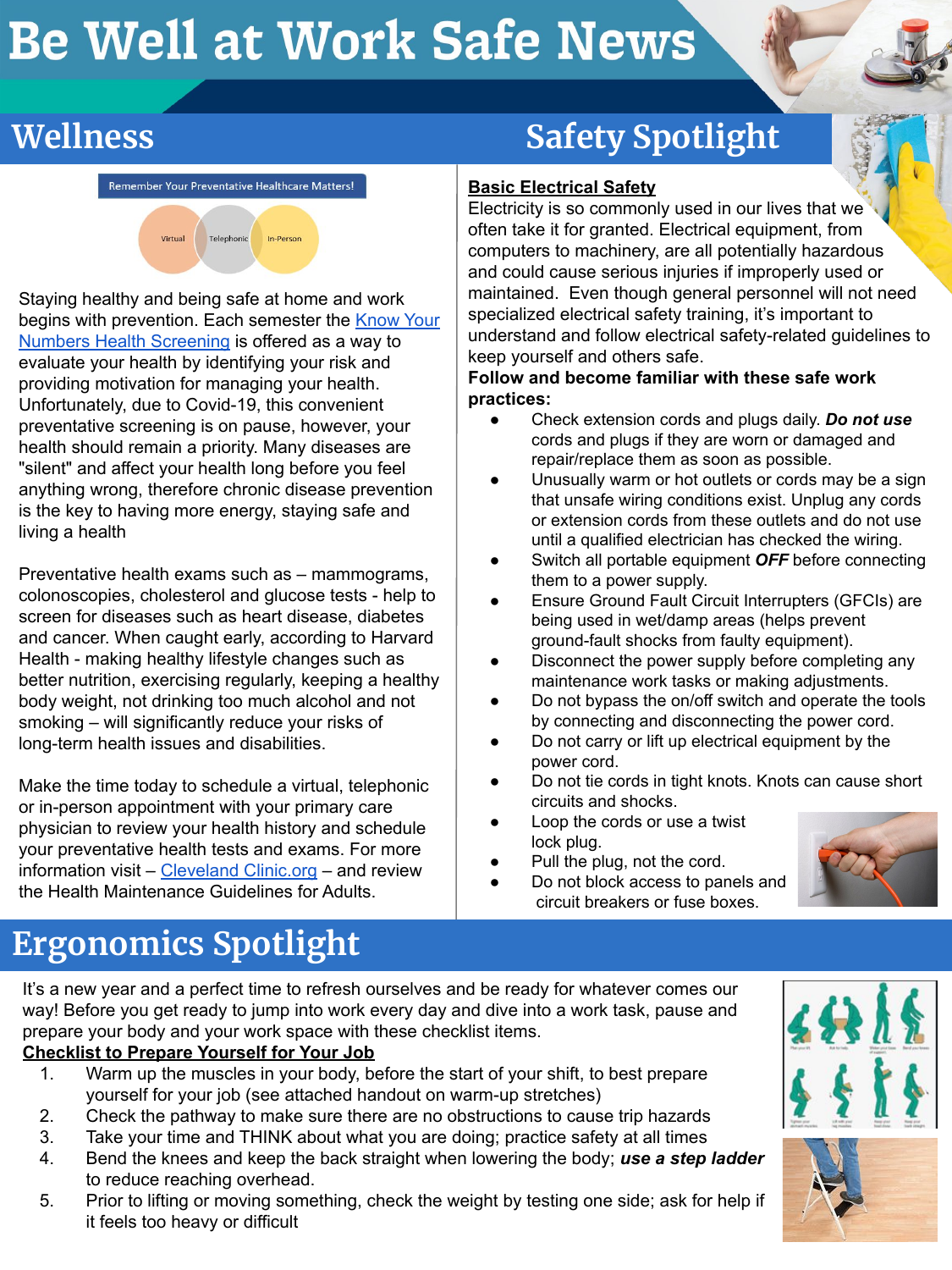#### **Resources**

- **UC Berkeley UHS Covid-19 Information:** https://bit.ly/2OwVtZ3
- **● UC Berkeley Daily Covid-19 Status Updates:** <https://bit.ly/3kjleHj>
- **UC Berkeley Basic Needs Center Food Pantry:** <https://bit.ly/2MTxlz2>
- **Covid-19 Testing Information on campus:** <https://bit.ly/37lZ171>
- **How to schedule an appointment for a Covid-19 test before coming to campus:**

<https://bit.ly/3p9ARmc>

#### **Basic Needs Center:**

Email: [basicneedscenter@berkeley.edu](mailto:basicneedscenter@berkeley.edu) Call: (510) 519-4003

**Food Resources:**

Email: [foodpantry@berkeley.edu](mailto:foodpantry@berkeley.edu) Call: (510) 463-4170

### **Quiz**

Name:

#### **DIRECTIONS:**

Complete the quiz verbally together in a group, if possible, You can project the e-version using an LCD projector and laptop, instead of printing it out. Your Supervisor or Wellness Leader will email a photo of the group to Stephanie Ngan of the BWAW Safe Newsletter team: [sngan@berkeley.edu](mailto:sngan@berkeley.edu) or Cori Evans corievans@berkeley.edu.**\*Note: Deadline for quizzes has been extended!** You can submit photos from Nov-Dec and Feb-Mar quizzes.

- **1. True or False I should ask for help if I feel something is too heavy or awkward to move/lift on my own?**
- A. True
- B. False
- **2. When carrying a box down a hallway I should:**
- A. Walk backwards
- B. Step over items that are in my path
- C. Clear the path prior to carrying the box
- D. Close my eyes while walking
- **3. When plugging in a piece of equipment, I noticed the wire looking frayed near the plug. I should:**
- A. Continue to plug the equipment in and use it as usual
- B. Take the equipment out of order
- C. Report this to my supervisor
- D. Options "b" and "c"

#### **4. True or False- It is safe for me to perform basic maintenance work on portable equipment without unplugging it first.**

- A. True
- B. False

#### **5. Preventative Health Exams are important because it:**

- A. Provides you with an opportunity to check-in with your primary care provider (doctor)
- B. May help to identify some diseases that are "silent" and affecting your health
- C. Helps to screen for diseases such as heart disease, diabetes and cancer
- D. All of the above

#### **6. What are the 3 ways you can have an appointment with your doctor:**

- A. Email, Telephonic, Virtual
- B. Virtual, Telephonic, In-person
- C. None of the Above



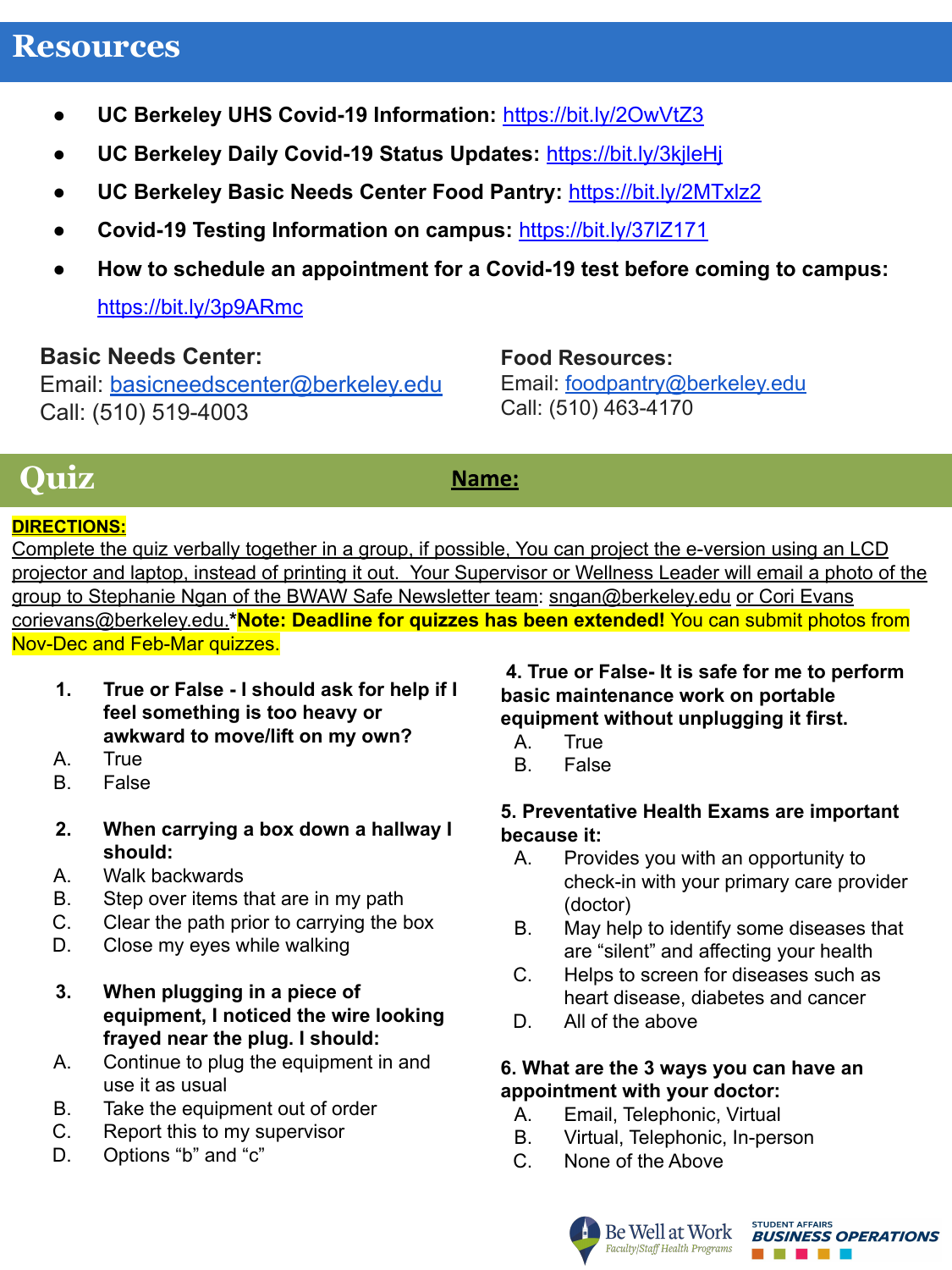# **Be Well at Work Safe News** Estar Bien en el Trabajo: Noticias Seguras

Remember Your Preventative Healthcare Matters!



Mantenerse saludable y seguro en casa y en el trabajo comienza con la prevención. Cada semestre, el examen de detección de salud Know Your Numbers se ofrece como una forma de evaluar su salud al identificar su riesgo y proporcionar motivación para controlar su salud. Desafortunadamente, debido al Covid-19, este conveniente examen preventivo está en pausa, sin embargo, su salud debe seguir siendo una prioridad. Muchas enfermedades son "silenciosas" y afectan su salud mucho antes de que sienta algo malo, por lo tanto, la prevención de enfermedades crónicas es la clave para tener más energía, mantenerse seguro y vivir una salud. Los exámenes de salud preventivos, como mamografías, colonoscopias, pruebas de colesterol y glucosa, ayudan a detectar enfermedades como enfermedades cardíacas, diabetes y cáncer. Cuando se detecta temprano, según Harvard Health, hacer cambios saludables en el estilo de vida, como una mejor nutrición, hacer ejercicio con regularidad, mantener un peso corporal saludable, no beber demasiado alcohol y no fumar, reducirá significativamente sus riesgos de problemas de salud y discapacidades a largo plazo. Tómese el tiempo hoy para programar una cita virtual, telefónica o en persona con su médico de atención primaria para revisar su historial médico y programar sus pruebas y exámenes de salud preventivos. Para obtener más información, visite Cleveland Clinic.org y revise las Pautas de mantenimiento de la salud para adultos.

### **Bienestar Foco de Seguridad**

#### **Seguridad eléctrica básica**

La electricidad se usa con tanta frecuencia en nuestras vidas que a menudo lo dan por sentado. Los equipos eléctricos, desde computadoras hasta maquinaria, son potencialmente peligrosos y podrían causar lesiones graves si se usan o mantienen incorrectamente. Aunque el personal en general no necesitará capacitación especializada en seguridad eléctrica, es importante comprender y seguir las pautas relacionadas con la seguridad eléctrica para protegerse a sí mismo y a los demás.**Siga y familiarícese con estas prácticas laborales seguras:**

- Revise los cables de extensión y los enchufes diariamente. No utilice cables y enchufes si están gastados o dañados y repárelos / reemplácelos lo antes posible.
- Los enchufes o cables inusualmente calientes o calientes pueden ser una señal de que existen condiciones de cableado inseguras. Desenchufe todos los cables o extensiones de estos tomacorrientes y no los utilice hasta que un electricista calificado haya revisado el cableado.
- Apague todos los equipos portátiles antes de conectarlos a una fuente de alimentación.
- Asegúrese de que los interruptores de circuito de falla a tierra (GFCI) se estén utilizando en áreas mojadas / húmedas (ayuda a prevenir descargas de falla a tierra de equipos defectuosos).
- Desconecte la fuente de alimentación antes de completar cualquier trabajo de mantenimiento o realizar ajustes.
- No omita el interruptor de encendido / apagado y opere las herramientas conectando y desconectando el cable de alimentación.
- No transporte ni levante equipos eléctricos por el cable de alimentación.
- No ate los cordones en nudos apretados. Los nudos pueden provocar cortocircuitos y descargas.
- Enrolle los cables o use un giro tapón de bloqueo.
- Tire del enchufe, no del cable.
- No bloquee el acceso a paneles y disyuntores o cajas de fusibles.

## **Foco Ergonómico**

¡Es un año nuevo y un momento perfecto para refrescarnos y estar preparados para lo que se nos presente! Antes de prepararse para comenzar a trabajar todos los días, antes de sumergirse en una tarea laboral, haga una pausa y prepare su cuerpo y su espacio de trabajo con estos elementos de la lista de verificación. **Lista de verificación para prepararse para su trabajo:**

- 1. Caliente los músculos de su cuerpo, antes del inicio de su turno, para prepararse mejor para su trabajo (vea el folleto adjunto sobre estiramientos de calentamiento)
- 2. Verifique el camino para asegurarse de que no haya obstrucciones que puedan causar tropiezos
- 3. Tómate tu tiempo y PIENSA en lo que estás haciendo; practicar la seguridad en todo momento
- 4. Doble las rodillas y mantenga la espalda recta al bajar el cuerpo; use una escalera de mano para reducir el alcance por encima de la cabeza.
- 5. Antes de levantar o mover algo, verifique el peso probando un lado; pida ayuda si se siente demasiado pesado o difícil

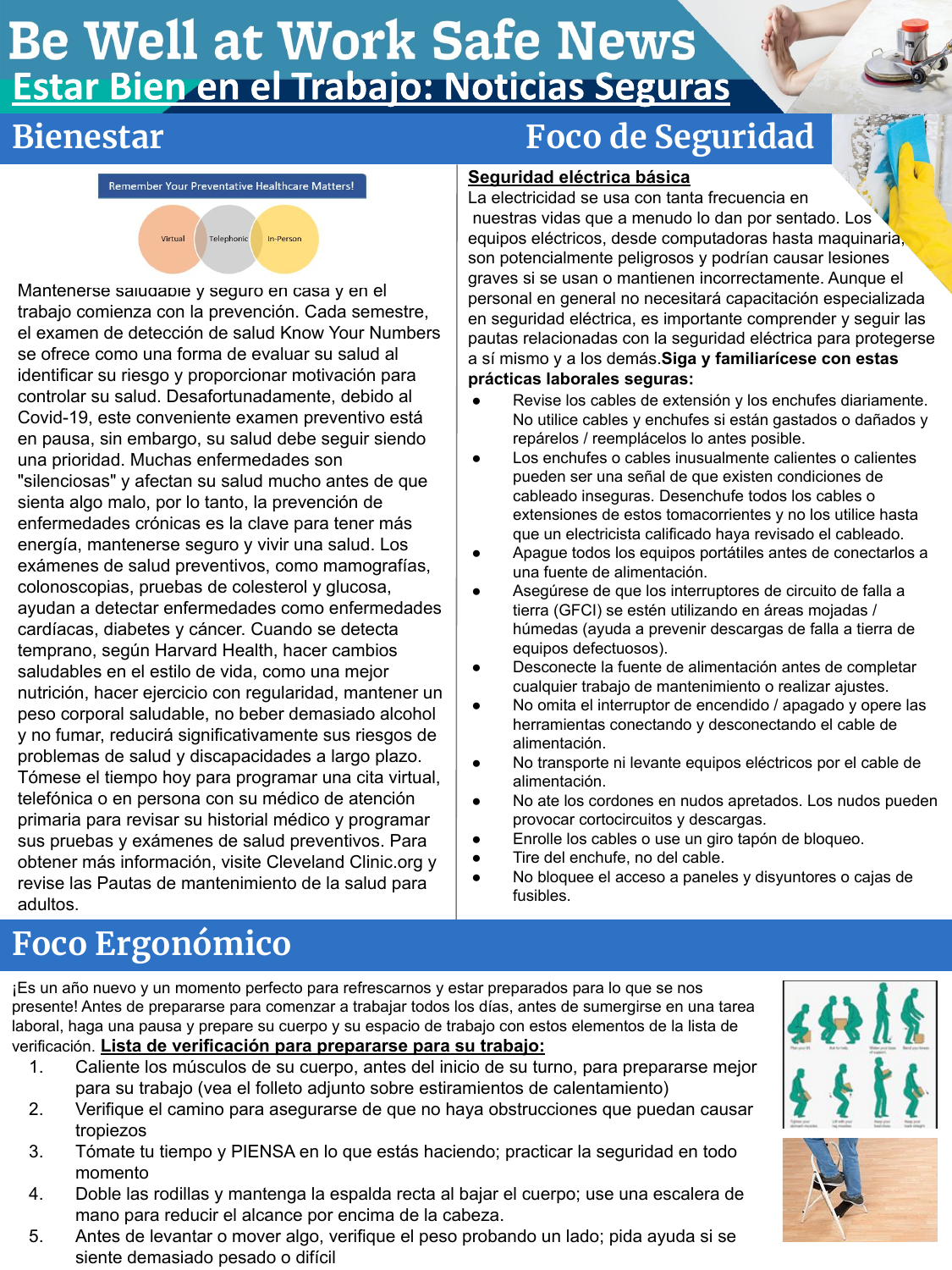### **Recursos**

- **● Información de UC Berkeley UHS Covid-19:** https://bit.ly/2OwVtZ3
- **● Actualizaciones diarias de estado del Covid-19 de UC Berkeley:** <https://bit.ly/3kjleHj>
- **● Despensa de alimentos del Centro de necesidades básicas de UC Berkeley:** <https://bit.ly/2MTxlz2>
- **● Información sobre las pruebas de Covid-19 en el campus:** <https://bit.ly/37lZ171>
- **● Cómo programar una cita para una prueba Covid-19 antes de venir al campus:**  <https://bit.ly/3p9ARmc>

#### **Centro de necesidades básicas:**

Email: [basicneedscenter@berkeley.edu](mailto:basicneedscenter@berkeley.edu) Call: (510) 519-4003

#### **Recursos alimenticios:**

Email: [foodpantry@berkeley.edu](mailto:foodpantry@berkeley.edu) Call: (510) 463-4170

### **Examen**

#### **Nombre:**

#### DIRECCIONES:

Complete el cuestionario verbalmente en grupo, si es posible. Puede proyectar la versión electrónica con un proyector LCD y una computadora portátil, en lugar de imprimirla. Su supervisor o líder de bienestar enviará una foto del grupo por correo electrónico a Stephanie Ngan del equipo del Boletín informativo seguro de BWAW: sngan@berkeley.edu o Cori Evans [corievans@berkeley.edu.](mailto:corievans@berkeley.edu) \* Nota: ¡Se ha ampliado la fecha límite para las pruebas! Puede enviar fotos de los cuestionarios de noviembre a diciembre y febrero a marzo.

- **1. Verdadero o falso: ¿Debería pedir ayuda si siento que algo es demasiado pesado o incómodo para moverlo o levantarlo por mi cuenta?**
- A. Verdadero
- B. Falso
- **2. Cuando llevo una caja por un pasillo, debería:**
- A. Caminar hacia atrás
- B. Pasar por encima de los elementos que se encuentran en mi camino
- C. Despeja el camino antes de llevar la caja
- D. Cierro los ojos mientras camino
- **3. Al enchufar un equipo, noté que el cable se veía deshilachado cerca del enchufe. Yo debería:**
- A. Continúe conectando el equipo y utilícelo como de costumbre
- B. Sacar el equipo de servicio
- C. Informe esto a mi supervisor
- D. Opciones "b" y "c"

 **4. Verdadero o falso: es seguro para mí realizar trabajos de mantenimiento básico en equipos portátiles sin desenchufarlos primero.**

- A. Verdadero
- B. Falso

#### **5. Los exámenes de salud preventivos son importantes porque:**

- A. Le brinda la oportunidad de registrarse con su proveedor de atención primaria (médico)
- B. Puede ayudar a identificar algunas enfermedades que son "silenciosas" y que afectan su salud.
- C. Ayuda a detectar enfermedades como enfermedades cardíacas, diabetes y cáncer.
- D. Todo lo anterior

#### **6. ¿Cuáles son las 3 formas en que puede programar una cita con su médico?**

- A. Correo electrónico, telefónico, virtual
- B. Virtual, telefónico, presencial
- C. Ninguna de las anteriores



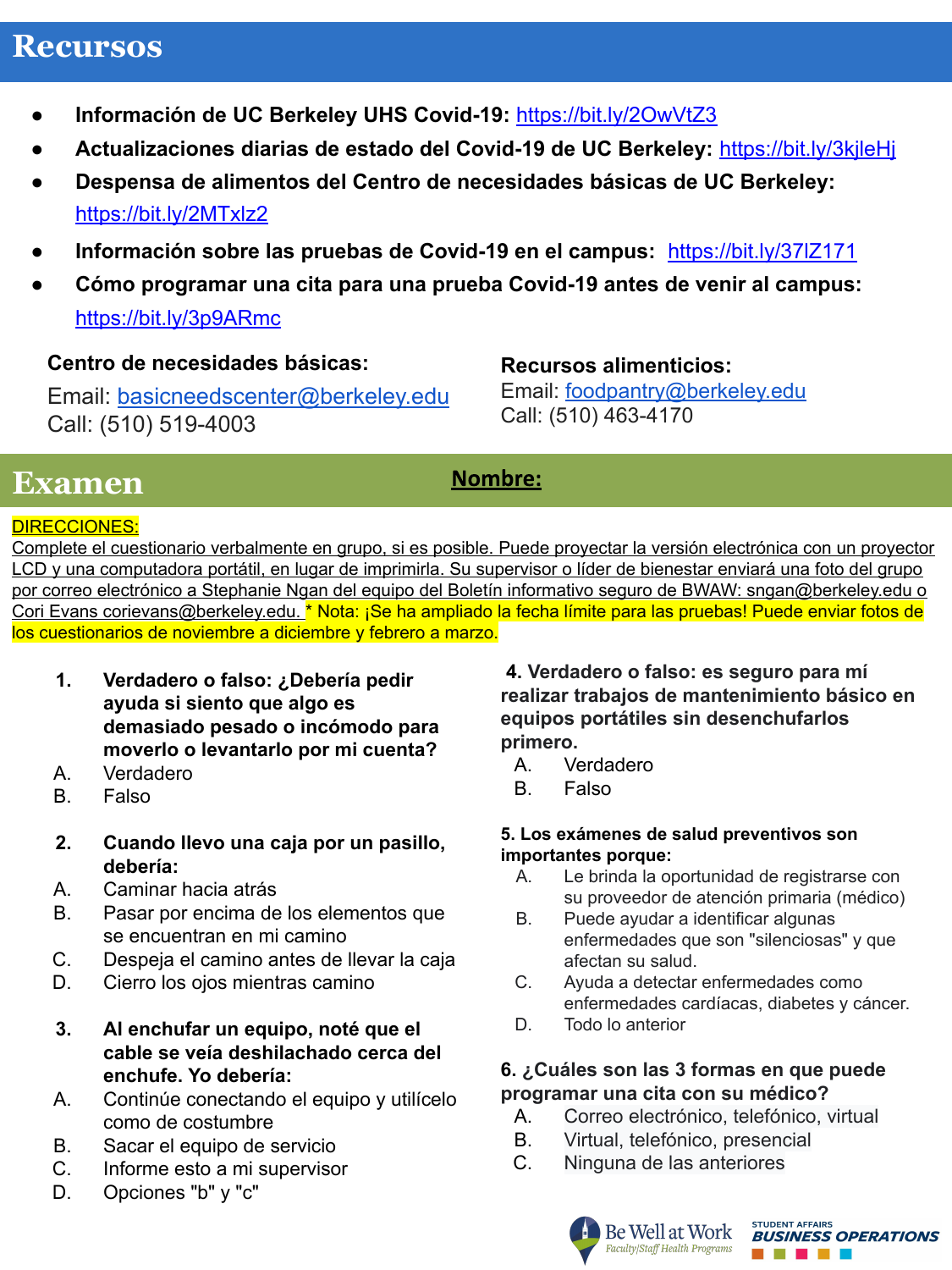# **Be Well at Work Safe News** 做好工作**:** 安全新闻

## これは 健康 かいせい かいしん 安全焦点

Remember Your Preventative Healthcare Matters!



在家中保持健康,安全和工作始于预防。每学 期提供"了解您的号码"健康检查,以通过识别 风险和提供管理健康的动机来评估您的健康。 不幸的是,由于Covid-19,这种方便的预防性 筛查处于暂停状态,但是,您的健康仍应放在 首位。许多疾病是"无声的",会在您感到任何不 适之前很早就影响您的健康,因此,预防慢性 疾病是拥有更多精力,保持安全和健康的关键

预防性健康检查, 例如X光检查, 结肠镜检查, 胆固醇和葡萄糖检查,有助于筛查心脏病,糖 尿病和癌症等疾病。根据哈佛健康组织的说法 ,如果及早被发现-改变健康的生活方式,例如 改善营养,定期运动,保持健康的体重,不喝太 多的酒精和不吸烟,将大大降低您长期健康和 残疾的风险。

今天抽出时间与您的初级保健医生安排虚拟, 电话或亲自见面预约,以查看您的健康史并安 排预防性健康检查和检查。有关更多信息,请 访问– Cleveland Clinic.org –并查看《成人健 康维护指南》。

#### 基本电气安全

电在我们的生活中是如此普遍,以至于我 们 通常认为这是理所当然的。从 计算机到机械的 电气设 备均具有潜在的危险,如果使用或维护不当,可能会 造成严重伤害。即使一般人员不需要接受专门的电气 安全培训,理解并遵循与电气安全相关的准则也很重 要,以确保您自己和他人的安全。

#### 遵循并熟悉以下安全工作 惯例:

- 每天检查延长线和插头。如果电线和插头已磨 损或损坏,请勿使用它们,并应尽快进行修理/ 更换。
- 异常温暖或过热的电源插座或电线可能表示 存在不安全的接线条件。从这些插座上拔下 任何电线或延长线,并且只有在合格的 电工检 查接线后才能使用。
- 将所有便携式设备连接到电源之前,请先关闭 它们。
- 确保在潮湿的地方使用接地故障 电路断路器 (GFCI)(有助于防止故障 设备对接地的冲 击)。
- 在完成任何维护工作或进行调整之前,请断开 电源。
- 请勿绕过电源开关,不要通过连接和断开电源 线来操作工具。
- 请勿通过电源线携带或提起电气设备。
- 请勿将绳子绑紧。结可能会导致短路和电击。 缠绕电线或使用扭锁插头。
- 拔插头,而不是电线。



请勿接近面板, 断路器或保险丝盒。

### 人体工学聚光灯

这是一个新的一年,是一个 让自己振作起来并 为发生的一切做好准备的最佳时机!在 准备每天上班之前,深入 进行工作任务之前,请先暂停并准备以下清单项目来准备身体 和工作空间。

#### 为工作做好准备的清单**:**

- 1. 在开始轮班之前,请先锻炼身体的肌肉,以最好地做好自己的工作准 备(请参阅 热身伸展带上随附的讲义)
- 2. 检查通道,确保没有障碍物 导致绊倒危险
- 3. 花点时间思考一下自己在做什么; 时刻练习安全
- 4. 放低身体时,弯曲膝盖并保持背部挺直;使用 阶梯梯来减少到达开 销。
- 5. 在提起或移动东西之前,请通过测试一侧来检查重量;如果感觉太重或太困难寻